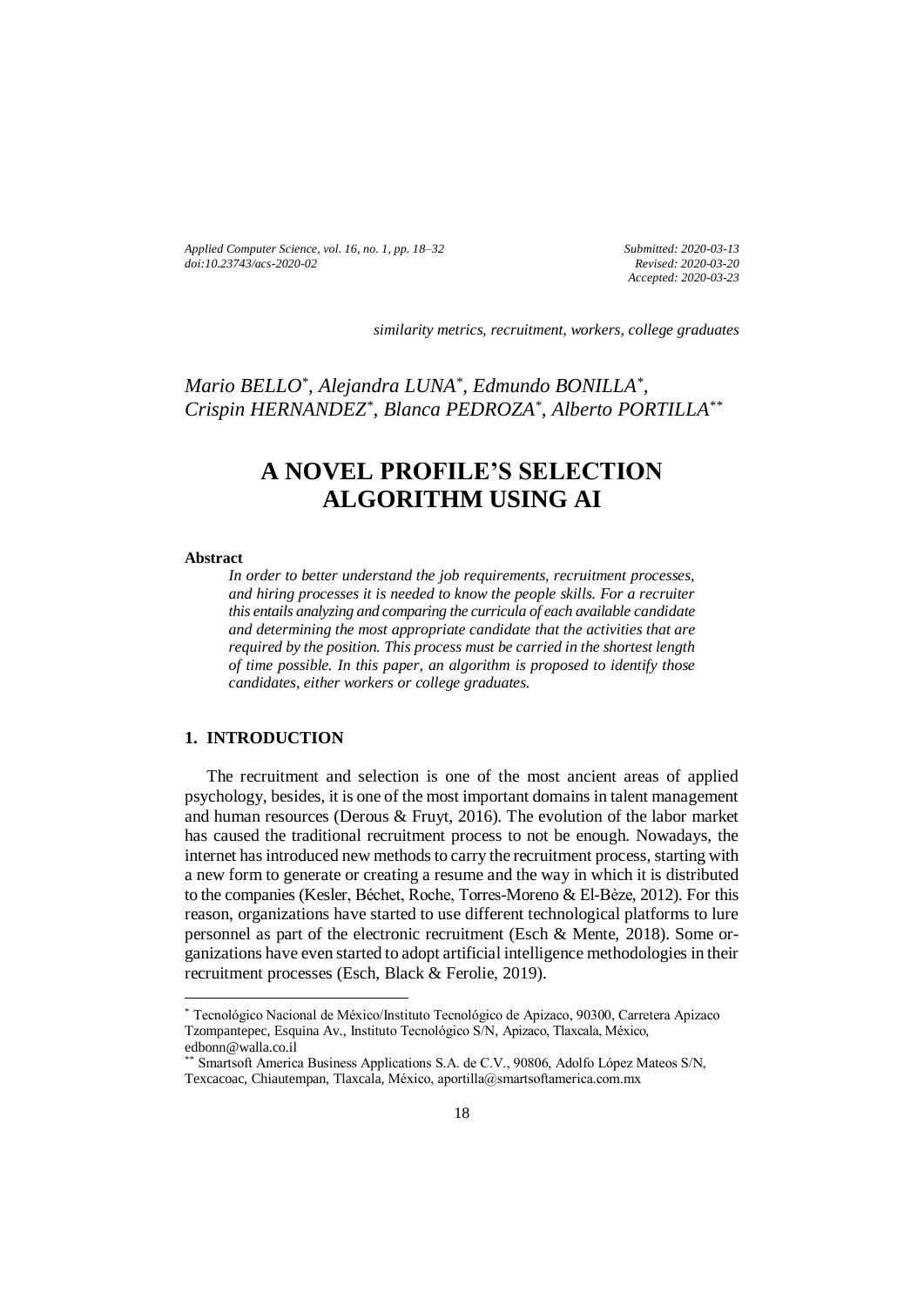In order to help the recruiter in the search of the most suited profile, a profile selection algorithm is proposed in this paper. We use a methodology that employs two search criteria of profiles, guaranteeing that only the profiles that meet one of the criteria are analyzed. The profiles belong to real people. These were taken from web sites such as Indeed.com and Mexico's employment web page (www.empleo.gob.mx). At the same time, the methodology includes a preprocessing stage to standardize the profiles as well as eight similarity metrics (Cosine, Euclidean, Levenshtein, Dice, N-grams, Jaccard, Fuzzy distance and Q-grams), in charge of finding the similarity degree between the profile and the employment vacancy. This algorithm was developed for the platform I'm talenty, owned by Smartsoft America Business Applications. The purpose of the platform is early linking in which students, companies and educational institutions interact (I'm Talenty, 2019). Smartsoft is a TI company that develops innovative solutions for the Mexican market.

# **2. RELATED PAPERS**

In the metric similarity field, an adjustable approach of object parameters to predict unknown data in soft incomplete fuzzy sets was proposed, this is based on the similarity metrics of fuzzy sets (Liu, Qin, Rao & Mahamadu, 2017). Kerzendorf (2019) presented the application of computational linguistic techniques into the literature within the field of astronomy, which is a result of the recommendation of scientific articles or reference texts. Another advance in the document grouping was originated with the implementation of the N-grams technique and the enhance squared cosine similarity (Bisandu, Prasad & Liman, 2018), the methodology consisted in preprocessing new scientifically articles. (Cheatham & Hitzler, 2013) It was focused on the ontological alignment systems that implement chain similarity metrics. A basic system was also developed to automatically select a similarity metric of each chain set for a pair of ontologies in execution time, based on the characteristics of the ontologies to be aligned.

In the work matching field, a deep neural network with imbedded layer model was implemented to predict the future professional details of an employee (Deng, Lei, Li & Lin, 2018), based on the data at an online resume. It was proved that this model was more effective and appropriated than methodologist such as Random Forest, XGB or a deep neural network. Another approach for the matching between the offer and the demand was proposed on ESCO ontology (Shakya & Paudel, 2019), which is a multilingual classification of abilities, competences, qualification, and European occupations. It uses the similarity score, which is a measure to show how alike two sets of data are. Another advance was done when a presentation of the approach for the alignment of online profiles and job announcements mixing themes of a thesauri with Levenshtein distance, the Dice's coefficient and the Okapi BM25 measure (González-Eras & Aguilar, 2019).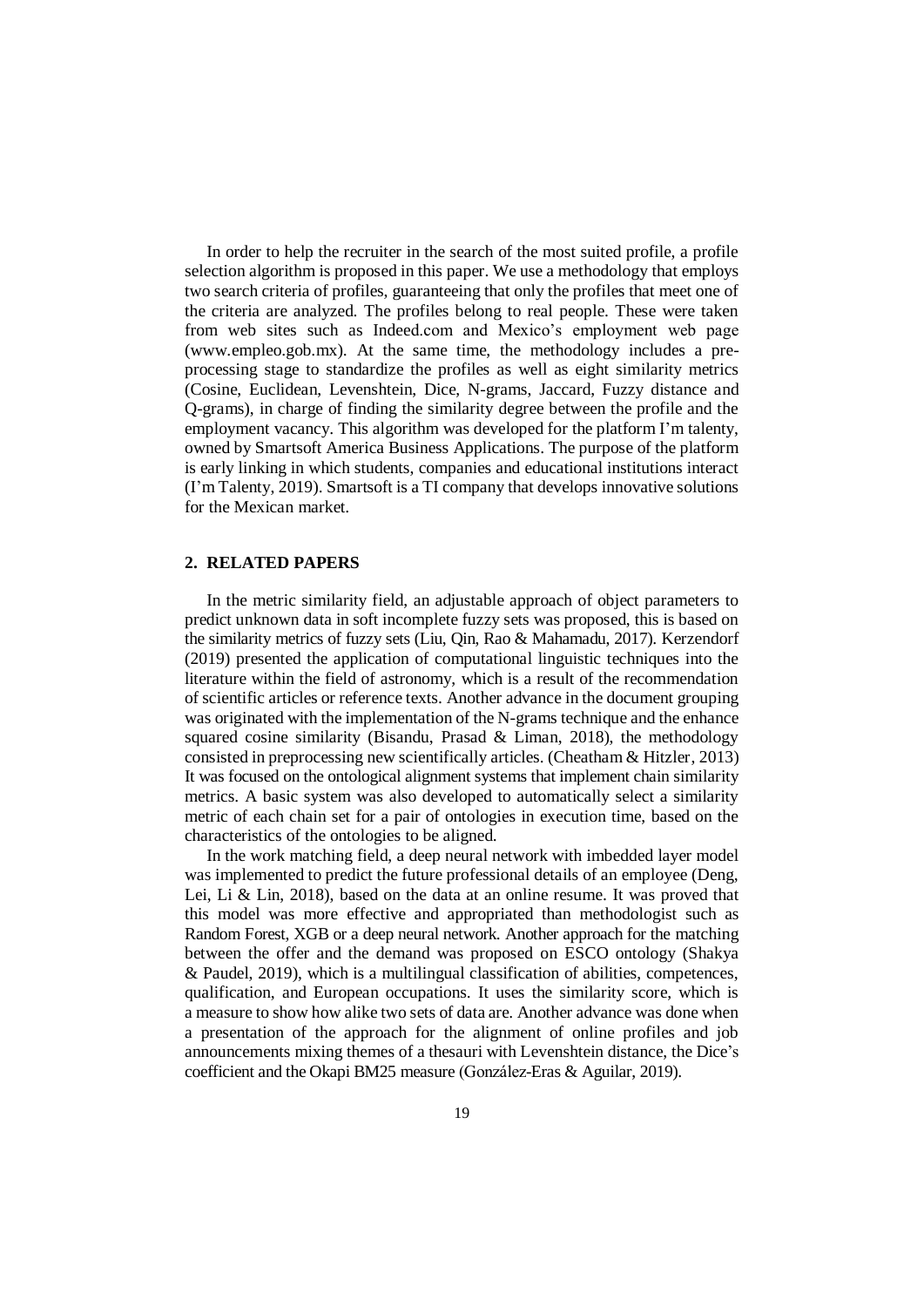# **3. METHODOLOGY**

In this work, we propose to use similarity metrics to analyze two elements and to find a similarity degree. The elements to be analyzed are:

- College graduate's profiles,
- Worker profiles,
- Job offers.

The proposed algorithm is illustrated in Figure 1, all the elements that comprise it are observed.



**Fig. 1. Profiles selector algorithm**

- 1. Data set Is the type SQL database, where the profiles and the job offers are kept.
- 2. Standardize content Before searching the similarity degree between the profiles and/or job offers the content of this must be standardized.
- 3. Similarity metrics Once the elements to be analyzed have been standardized, the search for a similarity degree follows.
- 4. Results' assortment Once all the elements had been analyzed either finding a college graduated for a job offer or searching for a worker profile, the result are ordered.
- 5. Ordered profiles At last, it gives back the user the list of sorted profiles.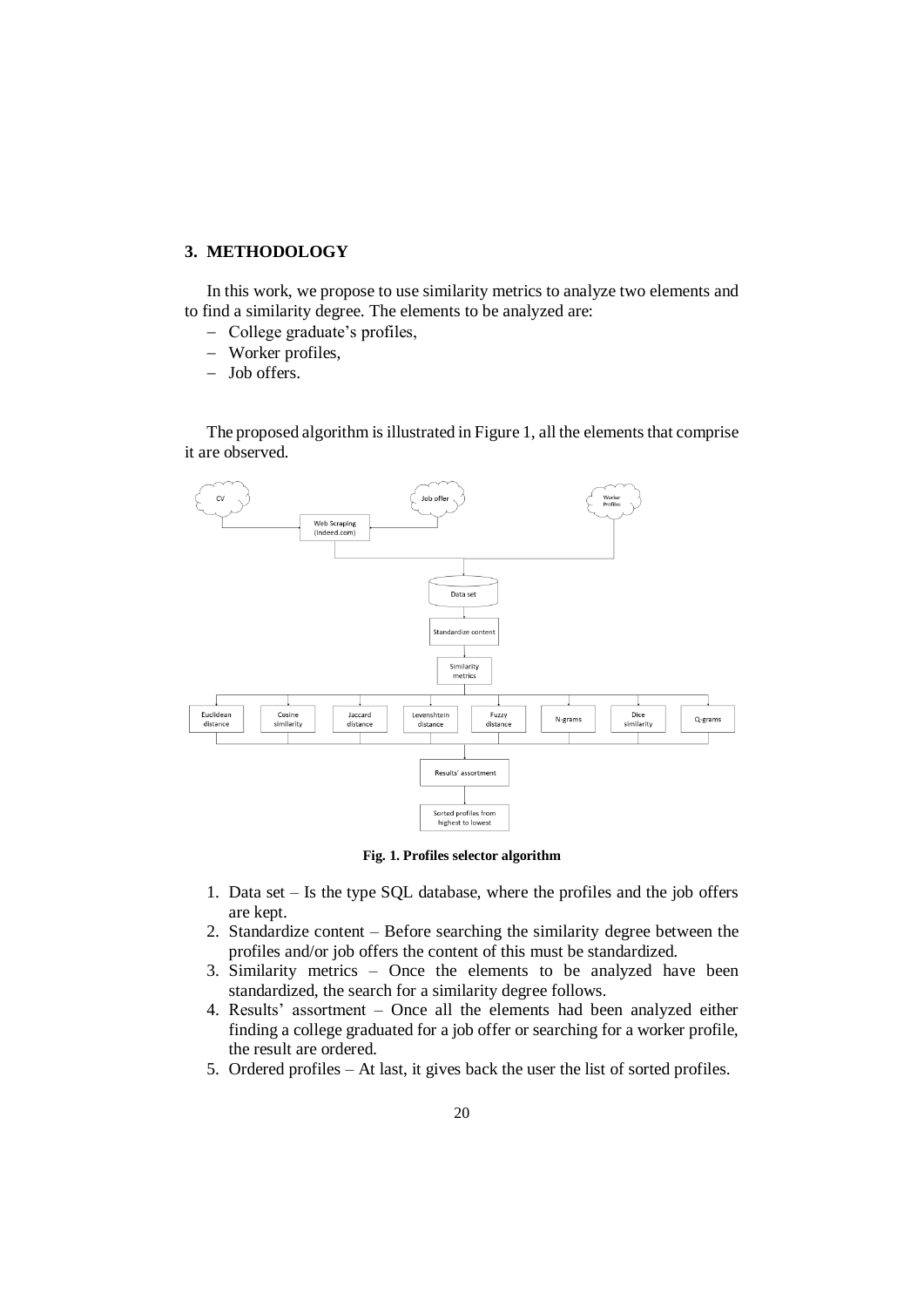# **3.1. Data set**

The profiles of college graduates and the job offers were obtained by using the Web Scraping technique on Indeed.com. The workers' profiles were obtained manually from Mexico's employment portal (www.empleo.gob.mx), due to the lower amount in this kind of profiles. We should keep in mind that the information gathered is in Spanish and matches real profiles and job offers.

Because of this, the extracted profiles from Indeed.com and Mexico's employment portal are not structured, for every user is free to describe his/her profile as he/she sees fit. Before saving the profiles in the database, it was necessary to sort them by type. The content of workers' profiles and college graduates was structured in fields such as:

- Id It corresponds to an identification number and it was assigned in increasing order and without repetition.
- Career It corresponds to the college graduate's career or the employment of the worker's profile. This field uses as a criteria of profile search.
- Specialty It corresponds to the specialty that the candidate or worker have (in case it has it). This field is used as a profile search criterion.
- $-$  State It indicates the state or city in which the workers or the college graduate lives.
- Description It corresponds to the previous abilities knowledge and/or experience that are contained by the profile. This last field is taken into account to search for the similarity degree.

The content of job offers and workers profiles was structured in a similar way as the college profiles, this was because only one field was added:

 University – It corresponds to the university of the college graduate. For the worker's profile, it corresponds to their education level.

The database contains 154 records, divided on the college graduated profiles, the workers and the job offers.

#### **3.2. Content standardization**

Before looking for a candidate meeting a specific job offer, it is necessary to standardize the content of the elements under consideration.

This process implies the elimination of grammatical elements in the Spanish language. Some elements are:

- Specific or not specific articles  $a$ /an/the,
- Possessives Mine/your/his/ours,
- Demonstratives This/that/these/those.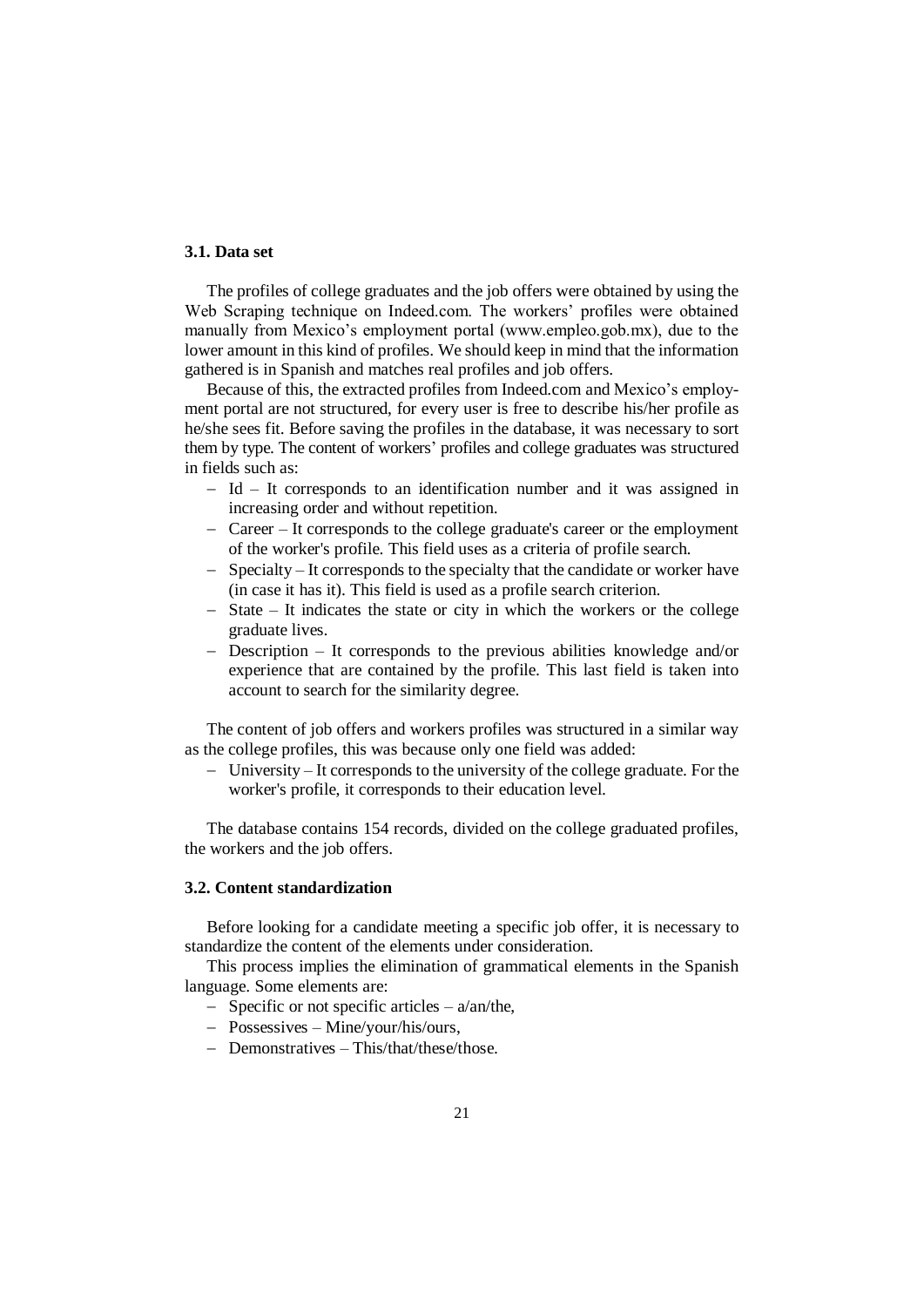Other elements to eliminate are punctuation marks (dot, colon, semi-colon, quotation marks, etc.). The same rule applies for special characters ( $\omega$ ,  $\frac{\pi}{3}$ ,  $\frac{\pi}{3}$ ,  $\lt$ , etc.).

At last, the rest of the content of the elements are switched to lower case. This is due to the possibility of a word being written in a different way. For instance, the programming language Java can be written as java, JAVA, etc. For a system engineer, this has the same meaning, however, for similarity metrics it implies a minimum difference. All the elements described previously are found in a dictionary, allowing you to continue adding more grammatical elements that can be discarded from the profiles.

The standardization process is carried in order to minimize orthographic mistakes besides eliminating those words that do not have useful information and interfere with the similarity metrics analysis. At the same time, this process is executed whenever it is necessary to look for a candidate for a work position, and it is applied to the profiles and offer.

#### **3.3. Similarity metrics**

To know the similarity among profiles and a job offer, we propose to use similarity metrics. A similarity metric reflects the closeness between two objects, it must correspond to the characteristics that are thought to be integrated in the data groups. In this document eight similarity metrics are used.

*Euclidean distance*. It is a standard metric for geometrical issues. It is the ordinary distance between two points, which can be easily measured with a ruler in a dimensional or tridimensional space. It is widely used in problems clustering, even in text clustering (Huang, 2018). The Euclidean distance of two documents is defined by equation (1).

$$
D_E(\vec{t_1}, \vec{t_2}) = (\sum_{t=1}^{m} |W_{t,1} - W_{t,2}|^2)^{1/2}
$$
 (1)

Given two documents  $(t_1, t_2)$  represented by their vector terms  $\vec{t_1}$  and  $\vec{t_2}$ , further it's term sets  $T = t_1, ..., t_m$ .

*Cosine similarity*. This metric is based in angles and orientation between two vectors discarding their longitude, which means it is the same that the cosine of the angle between vectors (Sandhya, Lalitha, Govardhan & Anuradha, 2008). In equation (2), the cosine similarity is represented.

$$
SIM_{c\left(\overrightarrow{t_{1}},\overrightarrow{t_{2}}\right)} = \frac{\overrightarrow{t_{1}} \times \overrightarrow{t_{2}}}{\|\overrightarrow{t_{1}}\| \|\overrightarrow{t_{2}}\|}
$$
(2)

In the equation (2),  $\vec{t}_1$  and  $\vec{t}_2$  are considered to be m-dimensional vector on the terms set  $T = t_1, \ldots, t_m$  Each dimension represents a term in the document, which is not negative. As a result, the value given to that metric is delimited in the interval [0, 1].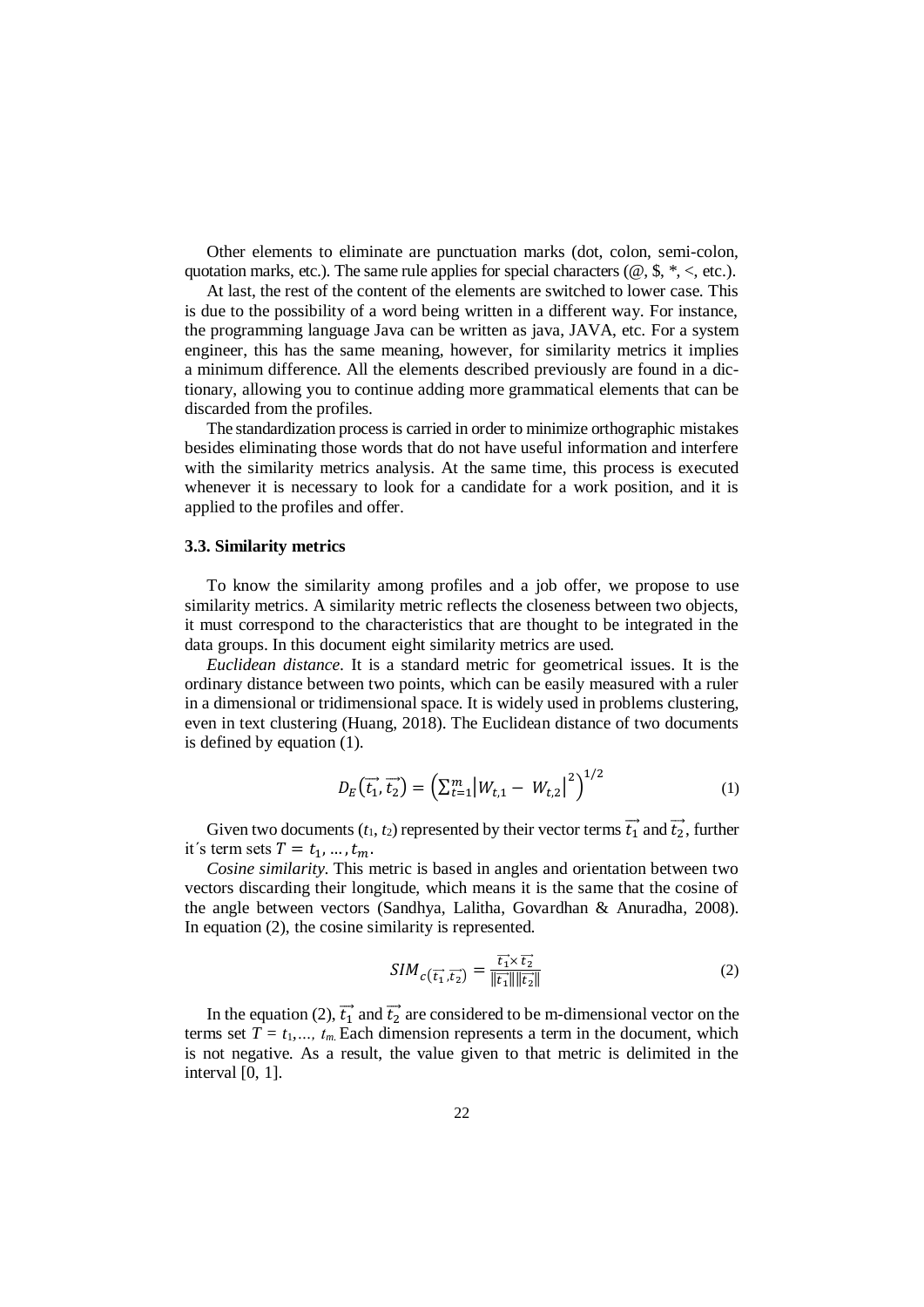*Jaccard's distance*. It measures the similarity of two elements in a way that the intersection of the elements is divided between the data element union (Guo, Jerbi & O'Mahony, 2014). This metric is represented in equation (3).

$$
SIM_J(\overrightarrow{t_1}, \overrightarrow{t_2}) = \frac{\overrightarrow{t_1} \cdot \overrightarrow{t_2}}{|\overrightarrow{t_1}|^2 + |\overrightarrow{t_2}|^2 - \overrightarrow{t_1} \cdot \overrightarrow{t_2}}
$$
(3)

For the documents  $t_1$  and  $t_2$ , the Jaccard coefficient compares the sum of the terms that appeared in any of the documents but that are not shared. The result of this metric is in the interval [0, 1].

*Levenshtein distance*. It is a proximity measurement between two strings that applies mainly to the sequence comparison in the linguistic domain, like detecting plagiarism and speech recognition (Behara, Bhaskar & Chung, 2018). Levenshtein distance calculates the less expensive set of intersections, eliminations, or substitutions that are required to transform a chain into another. This metric is represented in equation (4).

$$
D_L(t_1, t_2) = min_s(\sum_{k=0}^{k=s} \beta_k)
$$
\n(4)

It defines  $S = S_0, S_1, ..., S_k, ..., S_s$  as the sequence of edition operations to transform the string  $t_1$  to  $t_2$ , after the associated cost to each edition operation as  $\beta_0, \beta_1, ..., \beta_k, ..., \beta_s.$ 

*Fuzzy distance*. These distances are used to compare different objects. Their definition is based in proximity, fuzzy set operation, etc. That makes different property prepositions in the similarity measures (Baccour, Alimi & John, 2014). The measurement based in the fuzzy union and intersection operations is defined on the equation (5).

$$
M_{A,B} = \frac{\sum i (a_i \wedge b_i)}{\sum i (a_i \vee b_i)}\tag{5}
$$

With the use of the equation (5), the similarity degree is obtained  $M_{A,B}$  from fuzzy sets *A* y *B* (Pappis and Karacapilidis, 1993). Another metric of fuzzy similarity is the metric based on the difference and the sum of membership degrees. The equation (6) shows said metric.

$$
S_{A,B} = 1 - \frac{\sum i |a_i - b_i|}{\sum i (a_i + b_i)}
$$
(6)

In equation (6), the similarity degree  $S_{A,B}$  is obtained from the fuzzy sets *A* y *B*.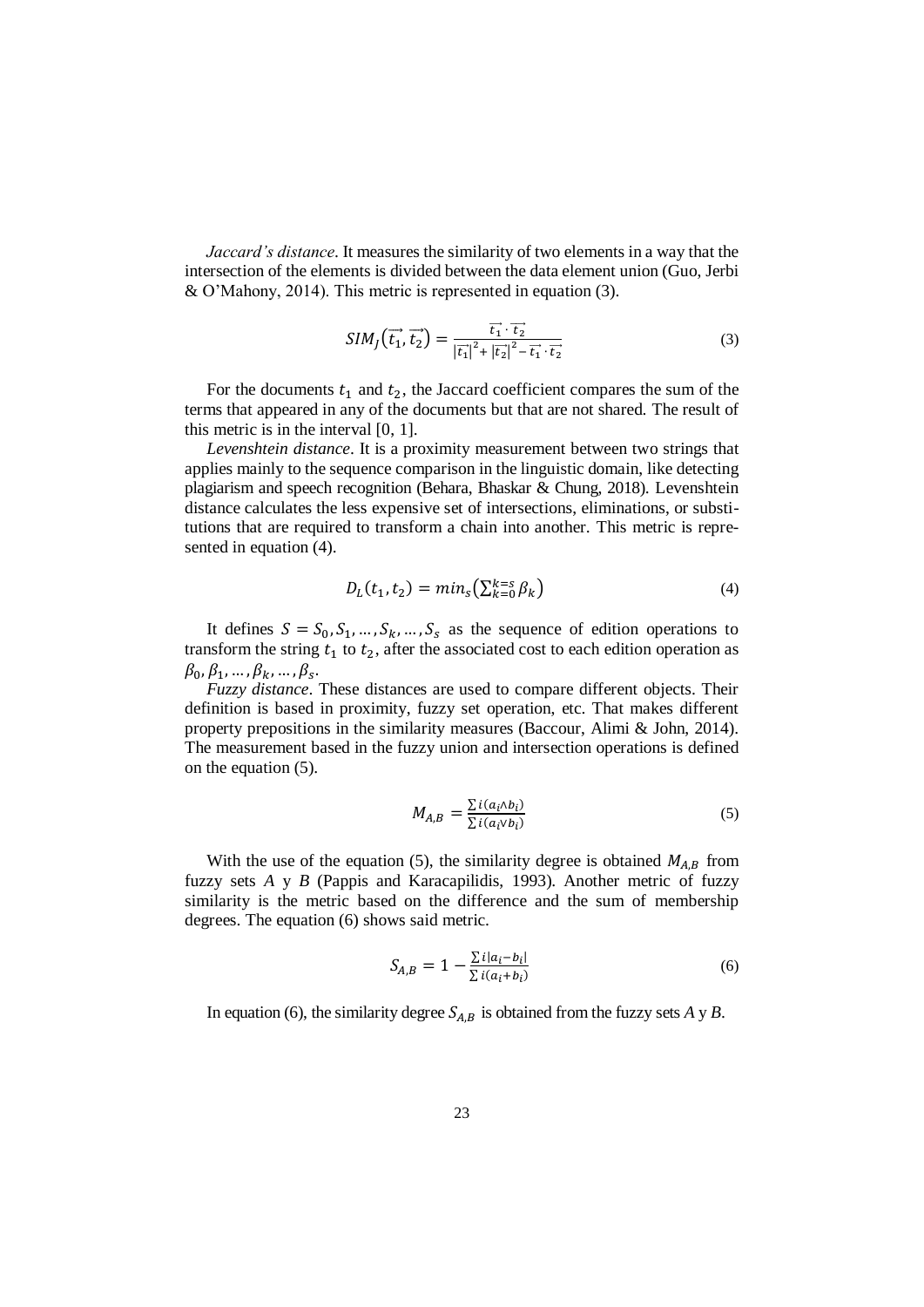*Q-grams similarity*. This metric divides a string into substrings of length *q*. The reason behind q-grams is that the characters sequence is more important than the character by themselves. The q-grams similarity is represented on equation (7).

$$
SIM_{Q}(t_{1}, t_{2}) = 1 - \frac{\sum_{i=1}^{n} |match (q_{i}, Q_{t1}) - match(q_{i}, Q_{t2})|}{|Q_{t1}| + |Q_{t2}|}
$$
(7)

The q-grams for a string  $t$  is obtained as a longitude vector space  $q$  over the string. We should also consider the longitude substrings *q-*1 and recognize the prefixes and suffixes of the string, called filler characters (#, %, \$) are added at the beginning and at the end of the string (Gali, Mariescu-Istodor, Hostettler & Fränti, 2019).

*Dice´s similarity*. This similarity metric is based on the absence and presence of words in two documents  $t_1$  and  $t_2$ . Said metric is represented on equation (8).

$$
SIM_d(t_1, t_2) = \frac{2|t_1 \cdot t_2|}{|t_1|^2 + |t_2|^2}
$$
\n(8)

The main aspect of this metric is that it multiplies by two the total number of terms in two documents (Dice, 1945).

*N-grams' similarity*. It consists of the generalization of the longest common subsequence concept to include n-grams, by only including uni-grams (Kondrak, 2005). This metric is shown on equation (9).

$$
SIM_n(\Gamma_{i,j}^n) = \frac{1}{n} \sum_{u=1}^n S_1(X_i + u, Y_i + u)
$$
\n(9)

This metric formulates the similarity of n-grams as a function  $sn$ , where  $n$  is a fix parameter, while  $S_1$  is equivalent to the function of the uni-grams similarity.

## **3.4. Sort the profiles and return to the user**

When the similarity metrics finishes the evaluation of all the elements, what follows is to sort the results. The assortment of the results is done by using a Merge Sort algorithm, which carries a stable execution and stands out from other sorting algorithms (Sedgewick & Wayne, 2011). John Von Neumann developed said algorithm in 1945, and it is based on the divide and conquer technique. In broad sense the algorithm works as following:

- $-I$  If the longitude of the list is 1 or 0, then it is sorted,
- The list is divided on two sorted lists of almost the same size,
- Each sub list is sorted repetitively by using the Merge Sort algorithm,
- The bub list that had been sorted are incorporated in one list.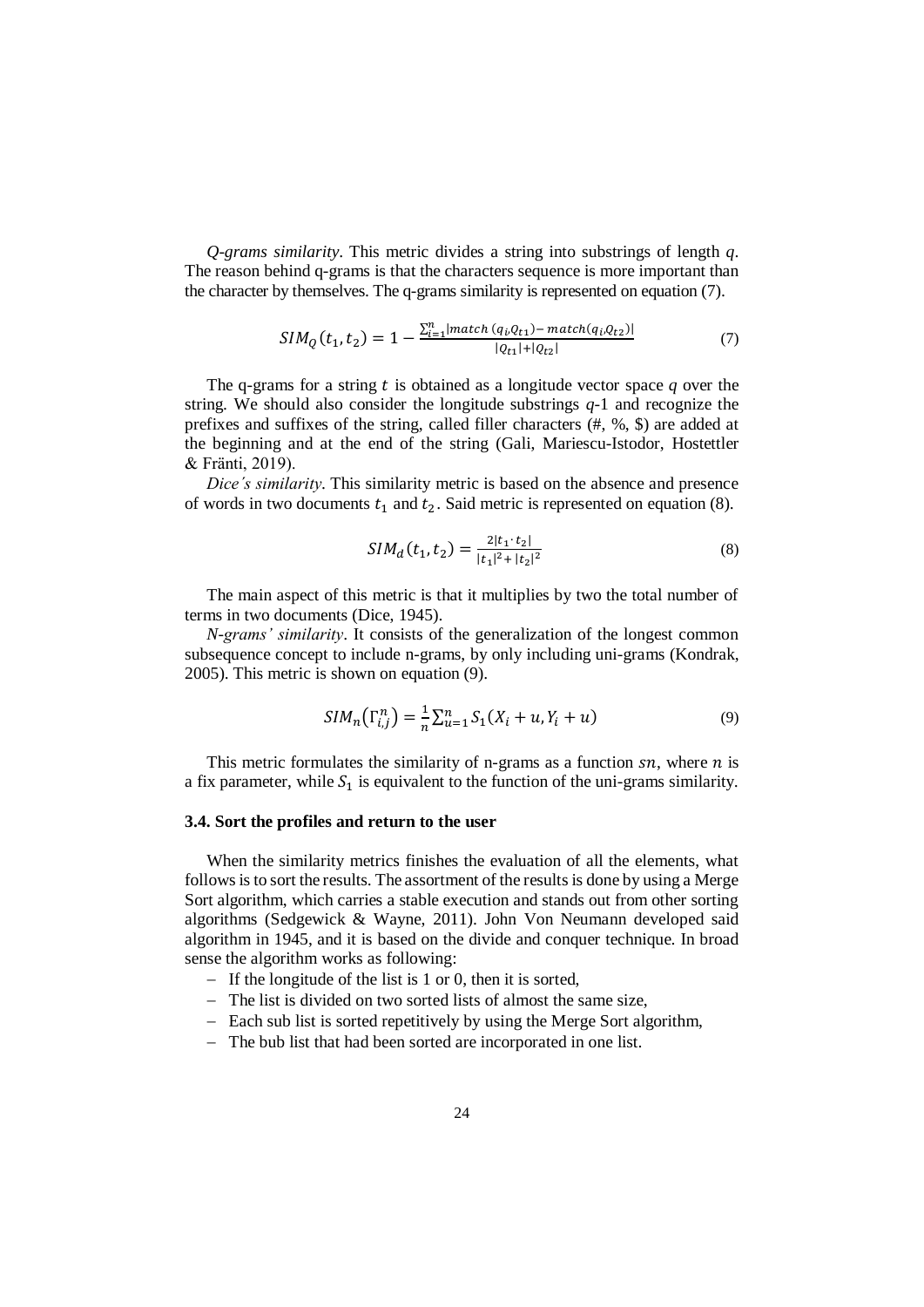The algorithm takes into account the mean of all the generated results by the similarity metrics of each analyzed element so that the candidate with the most similarity shows up at the beginning of the list, and the candidate with the less similarity, at the bottom. This list is finally sent back to the user for the decisionmaking.

# **4. TEST AND RESULTS**

Fort the test of the proposed methodology, a SQL database was used, with a total of 154 registers among worker profiles, college graduates' profiles and job offers, taking into account that all the obtained data is from real individuals.

The search for both profiles can be done by using two criteria, by using the field Career or the field Specialty. For instance, if a worker is required, the search criteria will include what one or another field contains in the job offer, to later be able to search on the available profiles to proceed with the selection of profiles that matches the specific fields. The selected profiles are the analyzed using the metrics, in this way the qualification of all the profiles by the metrics is avoided. For the tests, there are two types of profiles to analyze, the profiles of workers and the profiles of college graduates, which are detailed below.

## **4.1. Workers' search**

The process of searching workers is as follows, a driver vacancy with several abilities is taken as a base: "loading and unloading maneuvers, knowledge of traffic regulations, drive different transport units and 3 years' experience driving  $3\frac{1}{2}$  tons units". For this profile, the algorithm identifies eight candidates for the vacancy. In Table 1, only the best five profiles are shown, each profile is evaluated by the eight metrics generating eight results in a range [0,1]. If the value shown by the metrics is 1, it means that both the job offer and worker profile are identical, however if the value is 0, then they are different.

| <b>Profile</b><br>Id | $D_{E}$ | SIM <sub>C</sub> | $SIM_i$ | $\mathbf{D}_{\mathrm{L}}$ | Fuzzy<br>distance | SIM <sub>o</sub> | SIM <sub>D</sub> | $SIM_{N}$ |
|----------------------|---------|------------------|---------|---------------------------|-------------------|------------------|------------------|-----------|
| 17                   | 0.80    | 0.93             | 0.69    | 0.30                      | 0.44              | 0.17             | 0.19             | 0.28      |
| 19                   | 0.78    | 0.90             | 0.71    | 0.37                      | 0.5               | 0.24             | 0.23             | 0.35      |
| 20                   | 0.81    | 0.93             | 0.83    | 0.27                      | 0.48              | 0.33             | 0.37             | 0.26      |
| 22                   | 0.76    | 0.92             | 0.69    | 0.36                      | 0.46              | 0.11             | 0.12             | 0.35      |
| 23                   | 0.78    | 0.96             | 0.67    | 0.28                      | 0.43              | 0.13             | 0.15             | 0.27      |

 **Tab. 1. Assessment of better qualified profiles for the driver vacancy**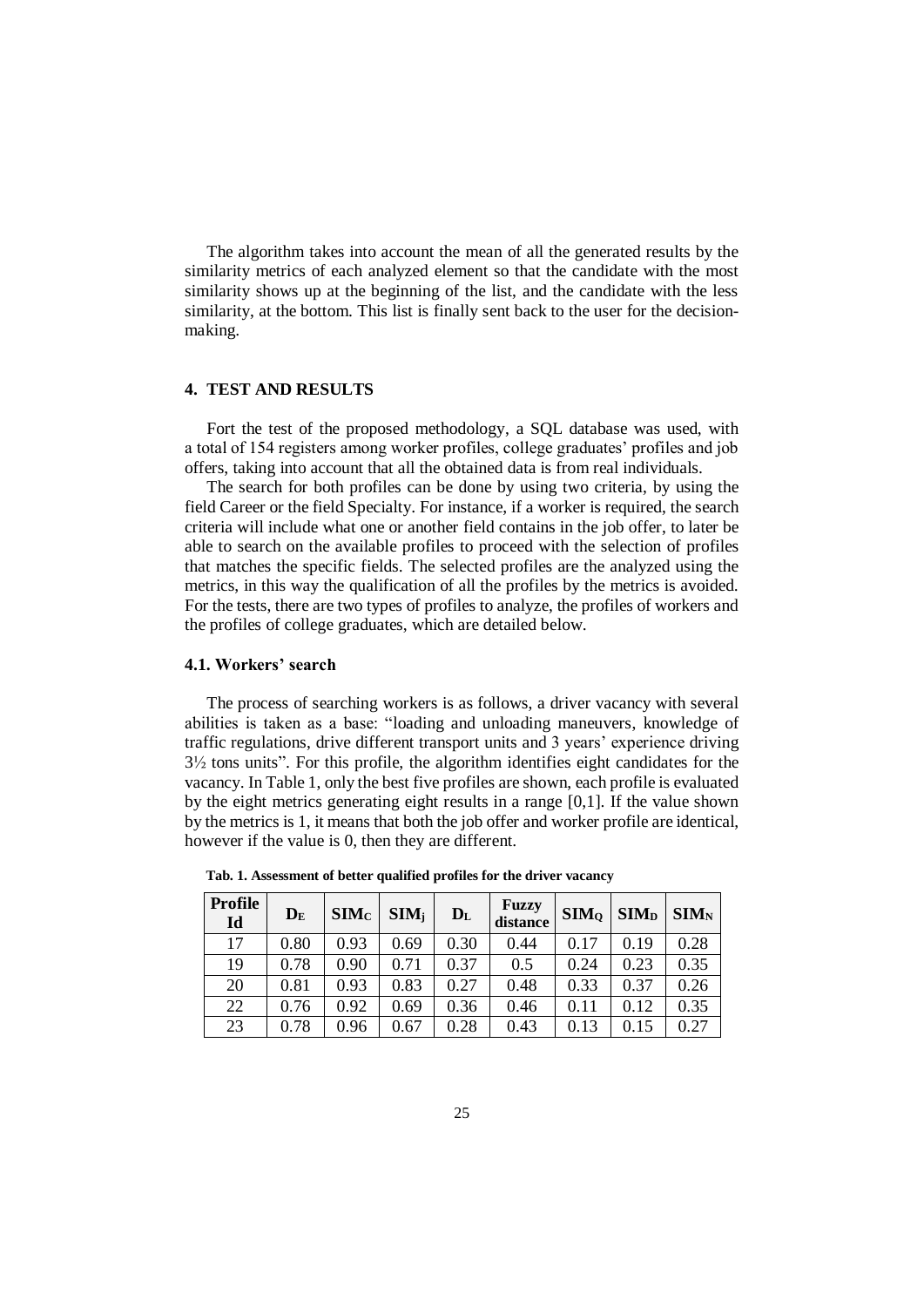The algorithm determines that the No. 20 profile is the best candidate, this by obtaining the mean of the eight similarity metrics. In Figure 2, shows the similarity of each metric for the best profile found. It is worth mentioning that these results are the product of standardization of the content of elements.



**Fig. 2. Evaluation of each similarity metric for profile No. 20**

Figure 3 shows how the best five profiles found are qualified by the similarity metrics.



**Fig. 3. Better qualified profiles for driver**

It is confirmed in Figure 3, that the profile better qualified is profile No. 20, which has abilities such as: "1 year of experience driving  $3\frac{1}{2}$  ton units, current license, knowledge of traffic regulations, knowledge in the San Luis Potosí area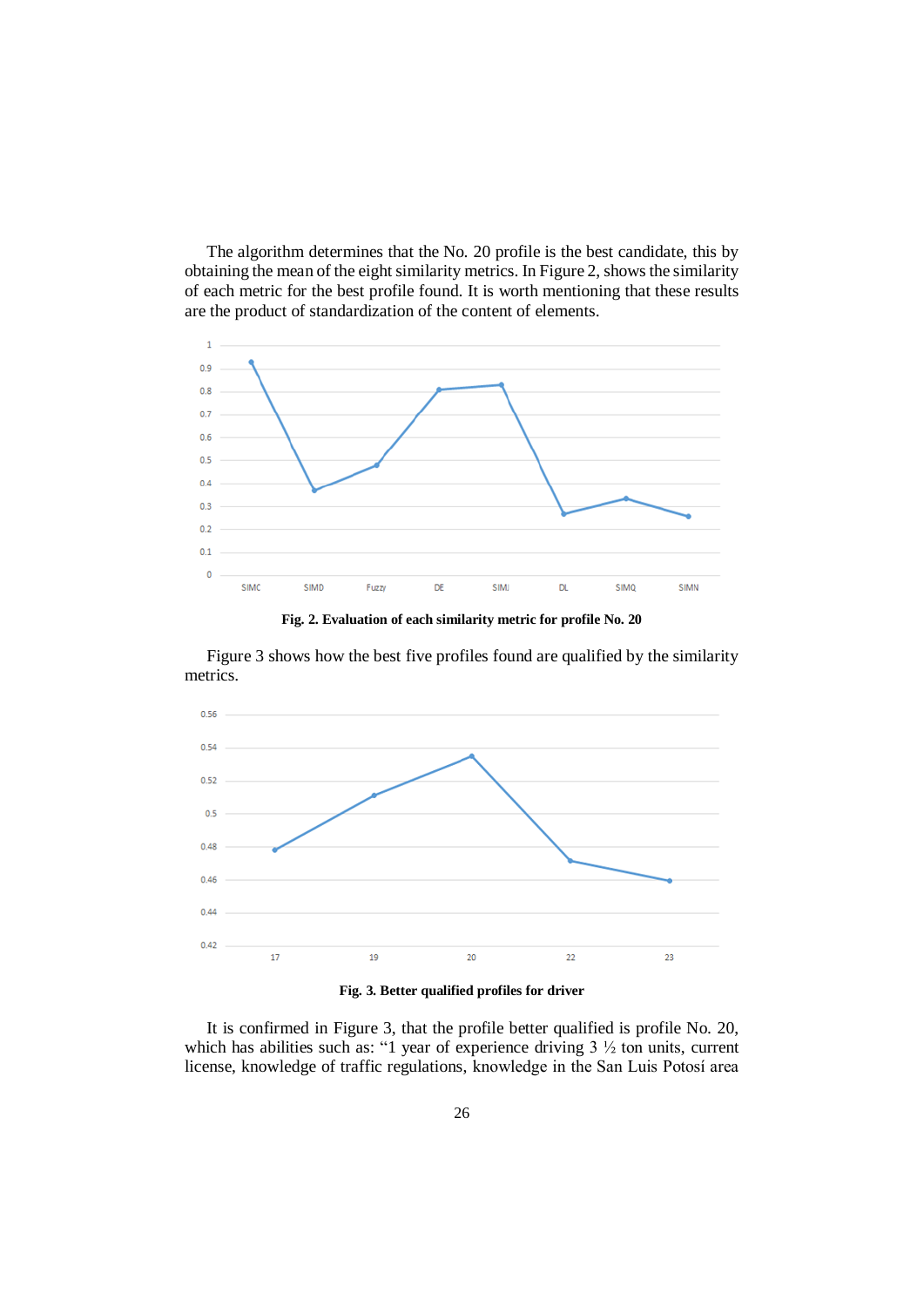and its surroundings". The worker search process, standardization of the content elements, analysis of the elements by the similarity metrics and presentation of the candidates to the user were done in 3 seconds. In Figure 4, a small comparison of results it is shown when the contents of the elements had been standardized and when they had not been standardized and processed directly.



**Fig. 4. Better five profiles result comparison with and without standardization**

In Figure 4, the blue line belongs to the results after the standardization of the content, and the orange one belongs to the results obtained without standardization. Even though, in both cases, the best profile is profile No. 20. It is confirmed that by standardizing the similarity degree, it is higher. This is because the elements that are omitted on the profiles and job offers are more common, and this interferes with the metric analysis. In a way that these results improve when only the words that provide information or describe the person are taken into account.

# **4.2. College profiles search**

The process of searching college graduated profiles is as follows, based on a job offer that requires a computer systems engineer with skills such as: "experience not required, availability to change residence, knowledge of object oriented programming with java, C#, Python, relational databases with MySQL, SQL server, Oracle or similar, basic knowledge of web design, HTML, CSS, JavaScript, English language skills". The algorithm identifies seven candidates. In Table 2, only shows the best five candidates. In a same way as in the search of a worker, if the value shown by metrics is 1, it means that the job offer and college graduate profile are identical, but if the value is 0, then they are different.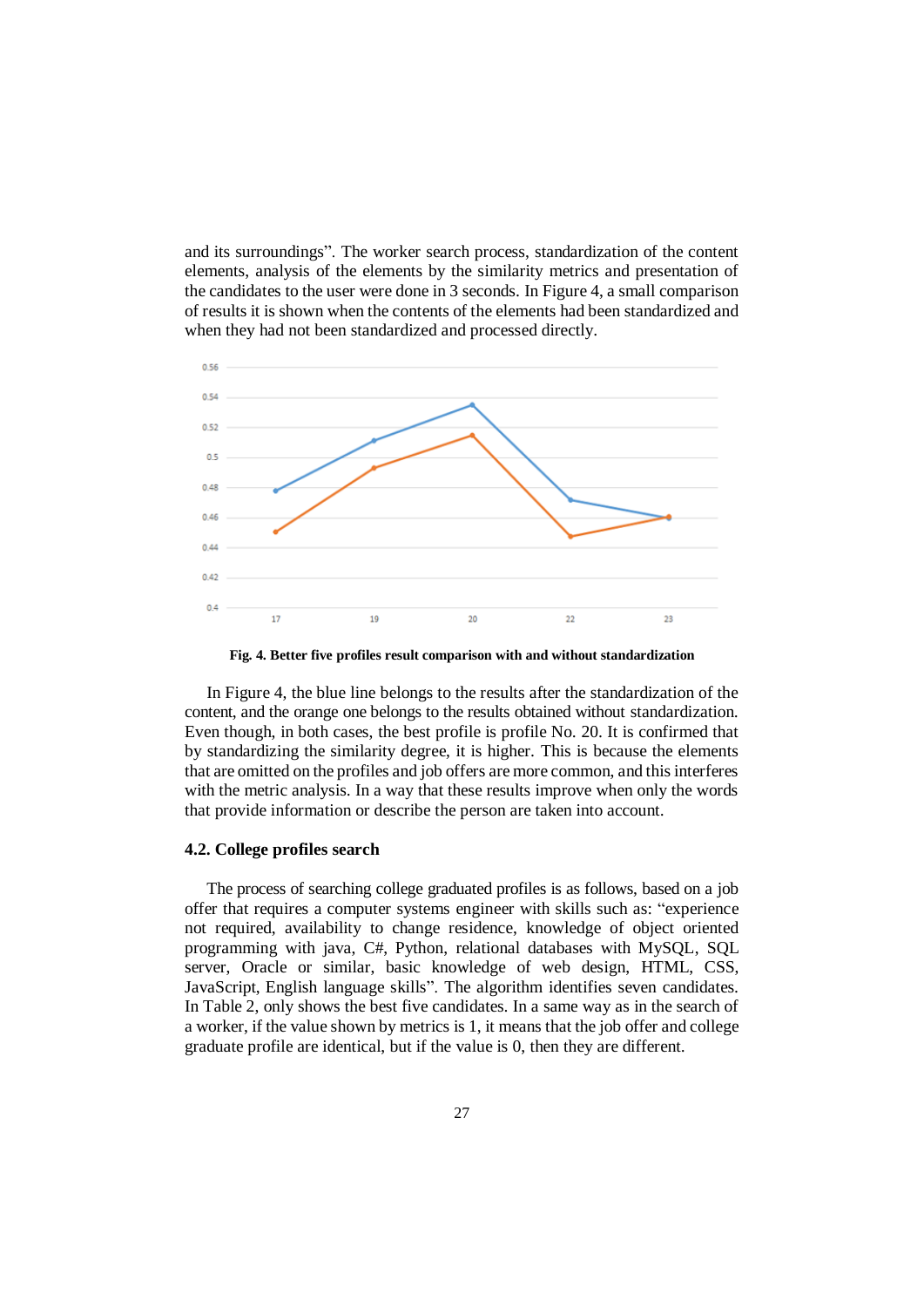| <b>Profile</b><br>Id | $D_{\rm E}$ | SIM <sub>C</sub> | $SIM_i$ | $D_{L}$ | Fuzzy<br>distance | SIM <sub>o</sub> | SIM <sub>D</sub> | SIM <sub>N</sub> |
|----------------------|-------------|------------------|---------|---------|-------------------|------------------|------------------|------------------|
| 3                    | 0.82        | 0.95             | 0.82    | 0.24    | 0.35              | 0.22             | 0.26             | 0.21             |
| 5                    | 0.87        | 0.97             | 0.83    | 0.23    | 0.36              | 0.12             | 0.17             | 0.20             |
| 6                    | 0.85        | 0.98             | 0.77    | 0.28    | 0.40              | 0.07             | 0.06             | 0.25             |
|                      | 0.83        | 0.98             | 0.77    | 0.27    | 0.41              | 0.06             | 0.07             | 0.26             |
| 9                    | 0.84        | 0.97             | 0.72    | 0.26    | 0.39              | 0.02             | 0.02             | 0.23             |

**Tab. 2. Better qualified profiles for the computational systems offer**

The algorithm determines that the best profile is No. 3. This is accomplished by obtaining the mean of all metrics. In Figure 5, the similarity degree for every metric is shown.





The Figure 6 shows the five best profiles evaluated by the similarity metrics. It is confirmed that the best qualified profile by the metrics is No. 3, which has the following abilities: "knowledge about Microsoft Office, TOEIC certification, knowledge of databases with SQL, SQL server, MySQL, web page design with PHP and Java, maintenance of servers and knowledge in computer networks and 4 years' experience". The complete search of candidate process for this scenery was done in 3 seconds.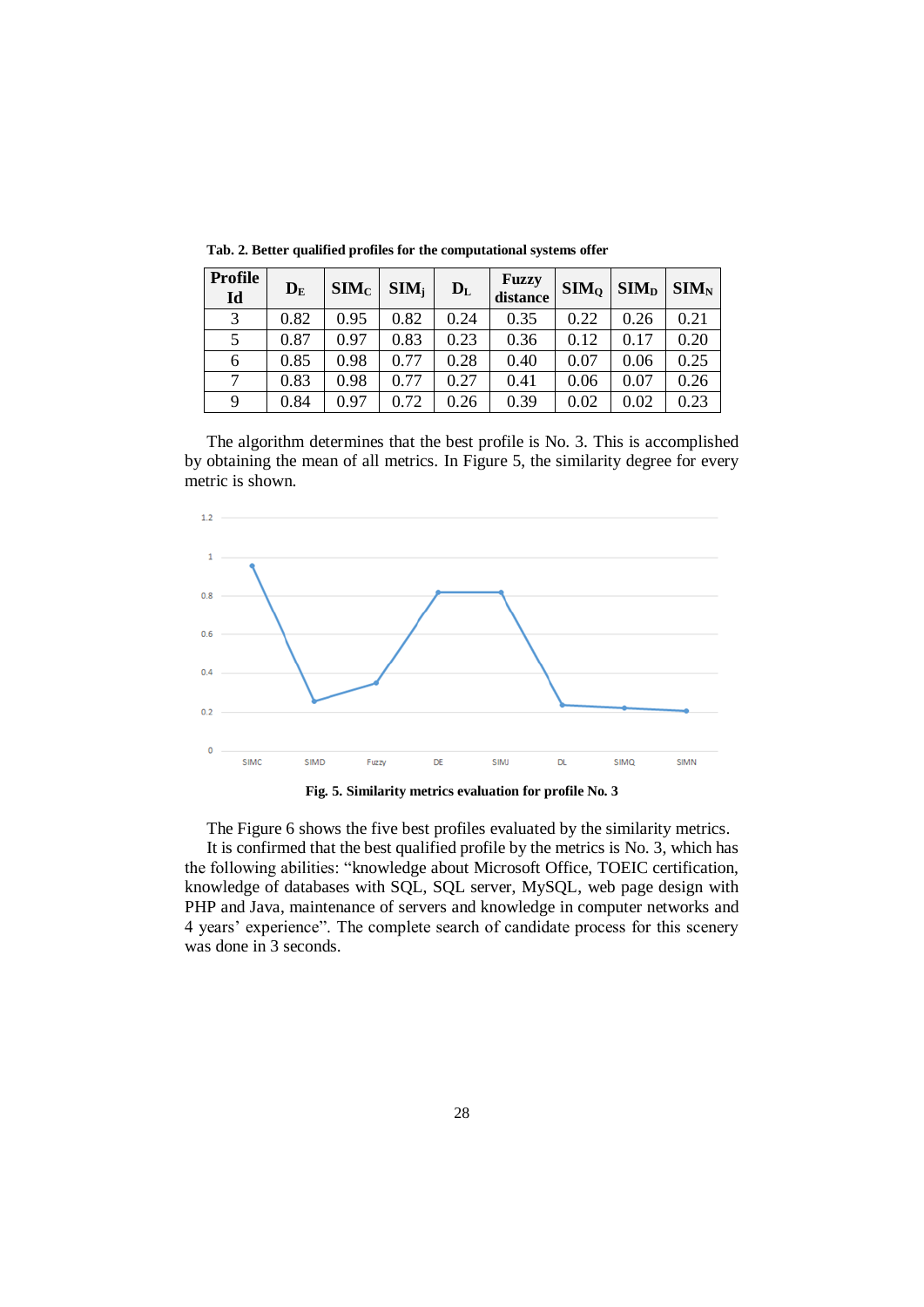

**Fig. 6. Better qualified profiles for the computational systems engineer offer**

In Figure 7, a comparative of the result when the process has been and has not been standardized is shown.



**Fig. 7. Better five profiles result comparison with and without standardization**

As the previous case, the blue line belongs to the result for the standardized profile, and the orange line belongs to the profile processing without standardizing. The same pattern, shown in the previous case, can be observed, and the similarity degree is higher when the elements have been standardized.

It also worth mentioning that the selection algorithm is not limited to the profile analysis in Spanish. It also works in English, however, a dictionary for that language has to be designed to be able to standardize the profiles. Figure 8 shows the evaluation of the algorithm for a robotics researcher vacancy. The analyzed profiles are in English.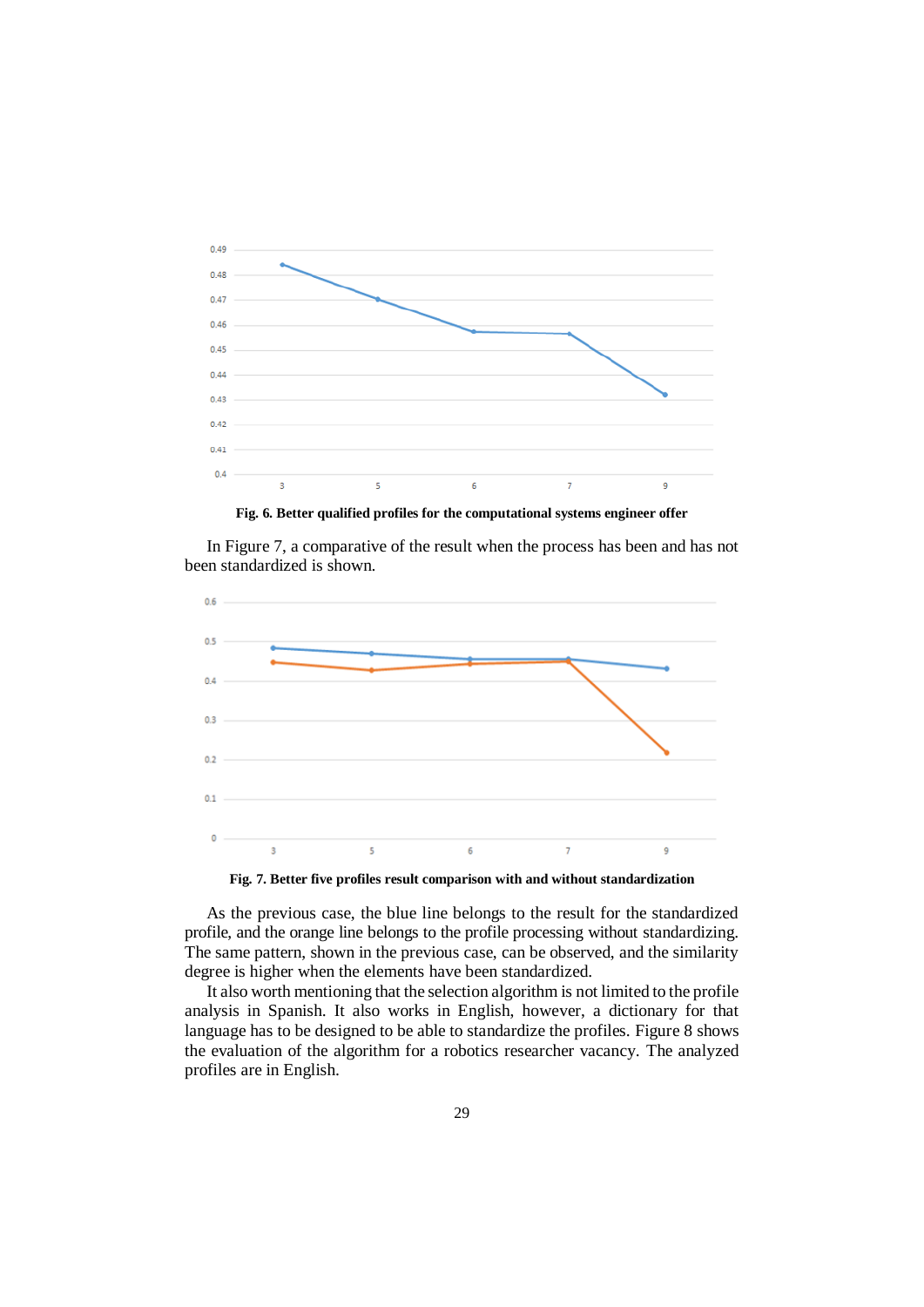

**Fig. 8. English language evaluated profiles**

The algorithm finds three candidates and the best evaluated for this is profile 83, which corresponds to a researcher.

The profile selection algorithm cannot be compared directly to other methodologies, because it carries different techniques in order to be able to align the profiles with job offers. Table 3 shows characteristics of the profile selector algorithm and the ESCO ontology (Shakya & Paudel, 2019).

| <b>Profile selection algorithm</b>                                                    | <b>ESCO</b> ontology                         |  |  |  |
|---------------------------------------------------------------------------------------|----------------------------------------------|--|--|--|
| Every time that a search is done,<br>an standardization of the profiles<br>is carried | Classifies abilities in the US<br>job market |  |  |  |
| Takes abilities and knowledge that                                                    | The abilities are defined and                |  |  |  |
| appear in the job offer into account                                                  | classified in the ontology                   |  |  |  |
| Two search criteria                                                                   | Multicriteria                                |  |  |  |
| It conveys 8 similarity metrics                                                       | Uses "Similarity score" metric               |  |  |  |
| Tested in Spanish and English                                                         | <b>Functional for European</b><br>languages  |  |  |  |

 **Tab. 3. Characteristics of selector algorithm and ESCO ontology**

As it can be seen on Table 3, the methodologies have different characteristics. The strong points of the proposed methodology in this document is the standardization of the elements, the use of the eight metrics, and the sorting of the evaluated profiles. It can be seen that the processing prior to the analysis of similarity metrics is very important, since, when standardizing profiles, the degree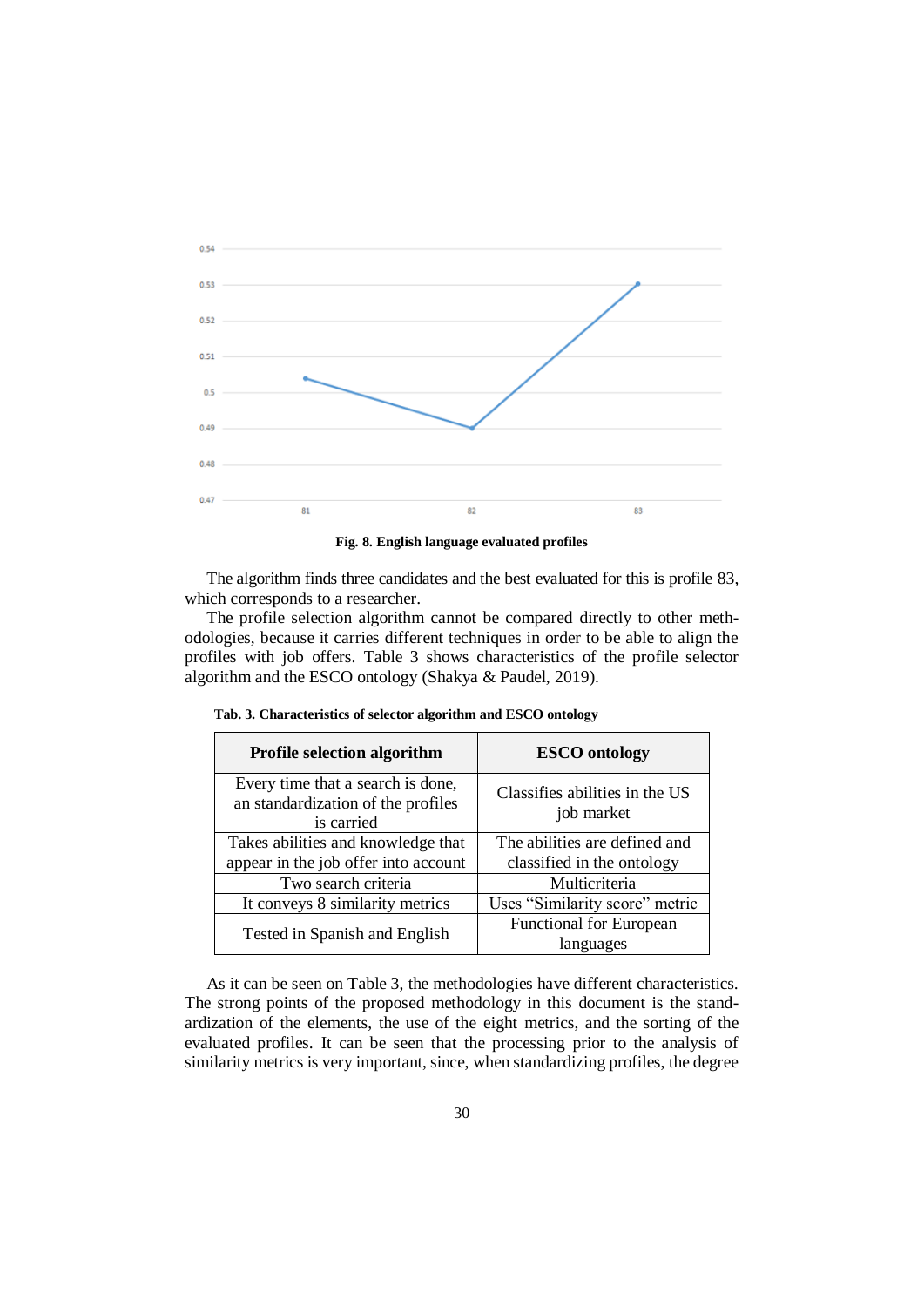of similarity is greater, because only important information remains in the profile. At the same time, the eight metrics are taken into account for the evaluation and sorting of the profiles, this is in favor of having several experts that qualify in different ways when the evaluation is done and the sorting of the profiles that helps provide a quantitative perspective (by using the metric evaluation) on the found profiles.

# **5. CONCLUSIONS AND FUTURE WORK**

According to our results, it can be said that it is possible to help a recruiter find the most suitable profile for a job offer, this is due to the reduction of a search range, allowing the recruiter to focus on the best evaluated profiles, besides, the search process is done in a few seconds, which means it is highly reduced, taking into consideration that a traditional recruitment method can take days or even weeks.

The disadvantage of this methodology is that it does not take into account the context of the profile. This means that a high degree similarity can be found in profiles within different areas. At the same time, this can be improved by implementing a semantic analyzer to process the elements before searching for the similarity degrees.

Future work focuses on the implementation of a stemming process. This process can be carried with the algorithm proposed by Porter (1980), the goal is to improve the similarity degree when looking for terms with a common root, this is because this kind of terms have similar meanings. Likewise, the content of the profiles can be segmented even more, which would allow a multicriteria search. At last, its functionality can be widened to other languages as long as the proper dictionary is built to be able to carry the standardization of the profiles.

## **REFERENCES**

- Baccour, L., Alimi, A., & John, R. (2014). Some notes on fuzzy similarity measures and application to classification of shapes, recognition of arabic sentences and mosaic. *IAENG International Journal of Computer Science*, *41*(2), 81–90.
- Behara, K., Bhaskar, A., & Chung, E. (2018). Levenshtein distance for the structural comparison of od matrices. *40th Australasian Transport Research Forum (ATRF)*. Darwin.
- Bisandu, D., Prasad, R., & Liman, M. (2018). Clustering news articles using efficient similarity measure and n-grams. *International Journal of Knowledge Engineering and Data Mining*, *5*(4), 333–348. doi:10.1504/IJKEDM.2018.095525
- Cheatham, M., & Hitzler, P. (2013). String similarity metrics for ontology alignment. *International Semantic Web Conference*, *8219*, 294–309. doi: 10.1007/978-3-642-41338-419
- Deng, Y., Lei, H., Li, X., & Lin, Y. (2018). An improved deep neural network model for job matching. *2018 International Conference on Artificial Intelligence and Big Data (ICAIBD)*, 106-112. doi:10.1109/icaibd.2018.8396176